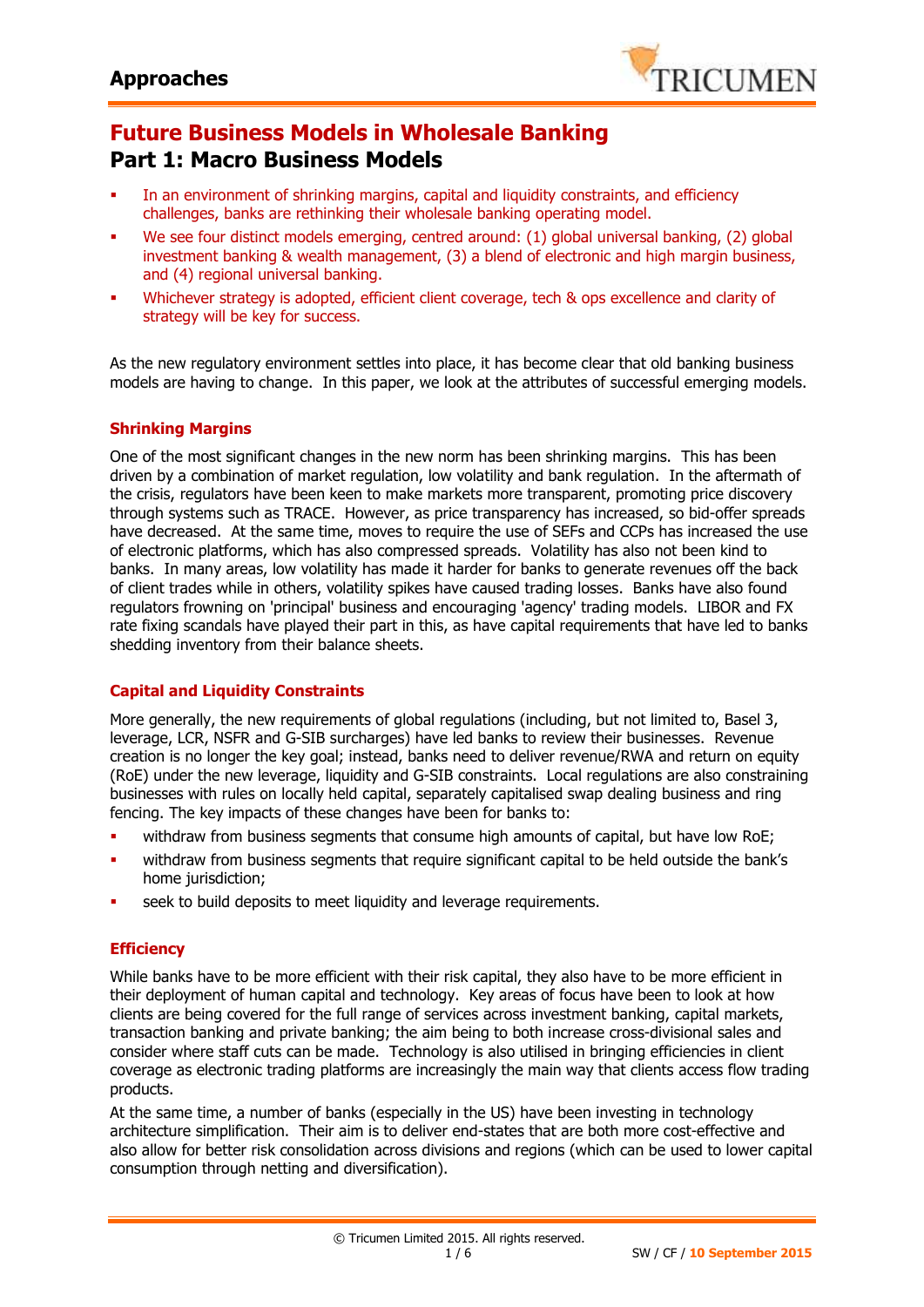## **Approaches**



#### **Four models**

Against the backdrop of the above, we see four broad models emerging:

- Model 1: Global Universal Banking. Examples: Bank of America, Citigroup, HSBC and J.P.Morgan.
- Model 2: Global Investment Banking and Wealth management. Examples: Credit Suisse, Morgan Stanley and UBS.
- Model 3: 'Barbell' across high margin and electronic business. Example: Goldman Sachs.
- Model 4: Regional Universal Banking; which may be adopted by Barclays, BNP Paribas, RBS, Societe Generale, Standard Chartered and Wells Fargo.

## **Model 1: Global Universal Banking**

Under this model, a bank seeks to make efficiencies in its client coverage and tech & ops by bringing together capital markets, transaction banking and commercial banking. Typically, coverage of large cap corporate clients is split between investment bankers who manage the CEO/CFO relationship and corporate bankers who manage the treasurer and deputy treasurer relationships. The commercial banking division also has close links to the key banking product teams, to help maximise the sale of product to SME and mid-cap corporate clients. Institutional investors are covered by a combination of 'high-touch' sales teams and electronic platforms; the latter being marketed by 'platform sales' teams. Underpinning the banking and markets front office groups is an integrated and largely productagnostic Tech & Ops organisation.

With a large corporate client base, a bank using this model is able to leverage corporate deposits to fund its wholesale business. While the scale of the business generates large revenues, the expense of the infrastructure and capital costs mean that RoE will be solid, though not top-of-the-range. However, the broad diversity of business is likely to reduce earnings volatility. The greatest challenge to banks adopting this model is likely to be the need for operational efficiency and cohesion in running an organisation of such size and complexity; both of these factors are also likely to be in the minds of regulators who will mark such banks as the G-SIFIs and, in the case of the US, apply additional capital surcharges.



Source: Tricumen.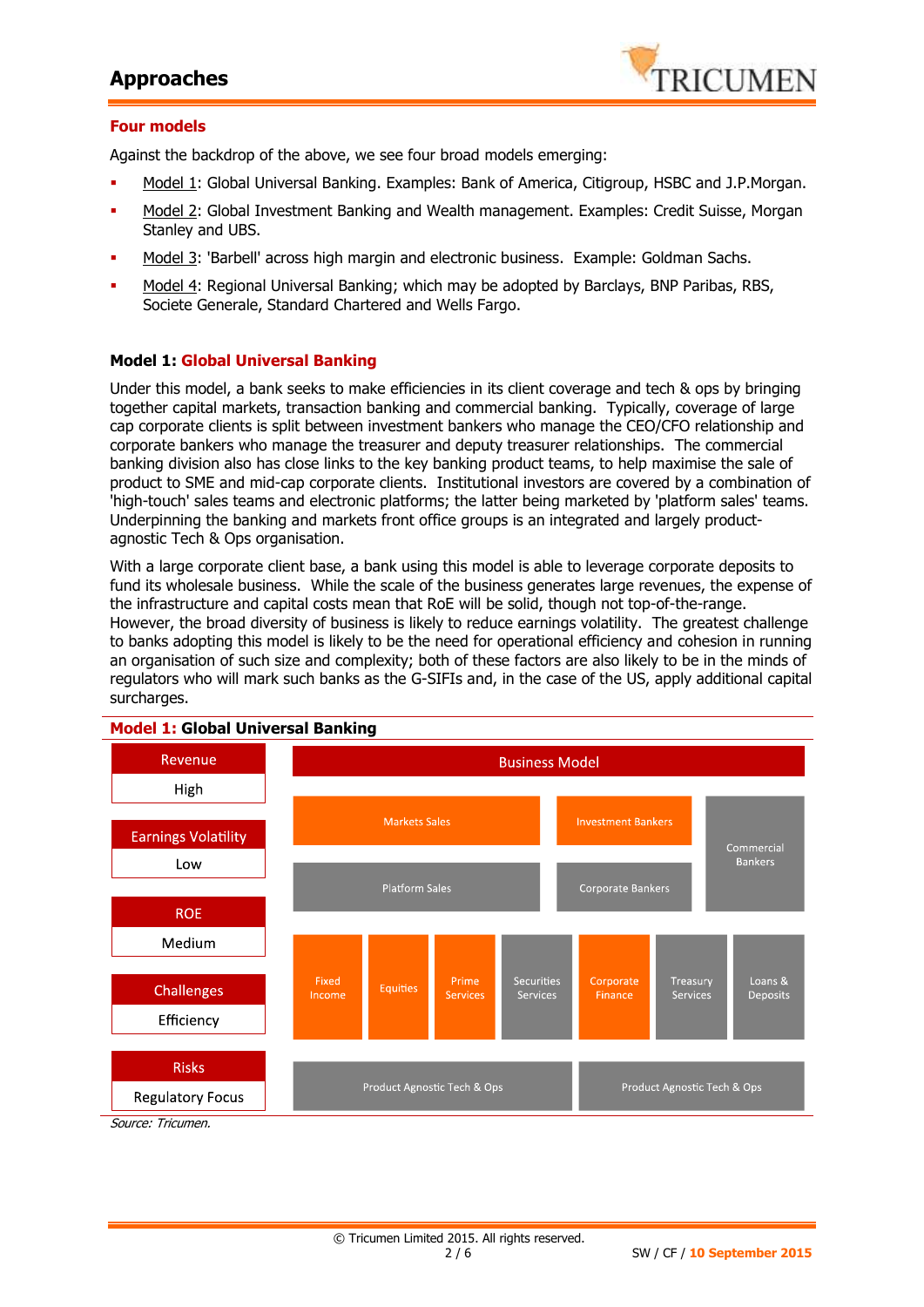

## **Model 2: Global Investment Banking and Wealth Management**

This model is likely to be adopted by banks lacking significant corporate and transaction banking capabilities. The model builds on synergies between investment banking and wealth management.

Organisationally, key changes may involve passing coverage of some corporate accounts to private bankers and the creation of bridging teams to structure markets products for wealth management clients. Focusing on this client base allows for reductions in the more capital-intensive parts of fixed income trading and should result in improved RoE for the Markets business. Efficiency savings are also possible through the creation of common tech & ops platforms across capital markets and wealth management. While the model does not allow for the gathering of large-scale corporate deposits, deposits from private wealth or brokerage clients go some way to improve the organisation's funding profile.

Compared to Model 1, revenues are usually lower and earnings are subject to greater volatility. However, RoE is often above that of Model 1 due to the lower capital base. Key to success is the bank's ability to fully utilise the seams between capital markets and wealth management, as well as managing the risk of market shocks to which the bank may be more vulnerable given its lower capital base.



#### **Model 2: Global Investment Banking and Wealth Management**

## **Model 3: 'Barbell' across high-margin and electronic business**

The third model is perhaps the most innovative, as it seeks to combine the merits of high-volume lowtouch business with high-margin, high capital usage, principal business.

The key premise is that business segments that have mid-scale margins and mid-size capital usage are the least attractive. Under this model, such segments are only supported where they are required to fulfil the needs of clients that are key to profitable segments. Adopting an electronic approach means that the bank can push most trading through DMA or e-platforms using an agency or 'nearagency' model. This, combined with crossing and smart order routing allows the sales headcount to be kept to a minimum, and ensures that manual processes in the tech & ops units are minimised. As electronic sales tend to go through an exchange or SEF, capital is reduced in comparison to bilaterally settled trades. A high-touch salesforce is retained, but its focus is on the most profitable client accounts and products where margins are high.

Running parallel with the client business is a strong principal investing capability where each line is run as in investment portfolio with appropriate RoE hurdles. Combining this with a UHNWI private banking and investment management businesses allows for efficiency to the organisational model,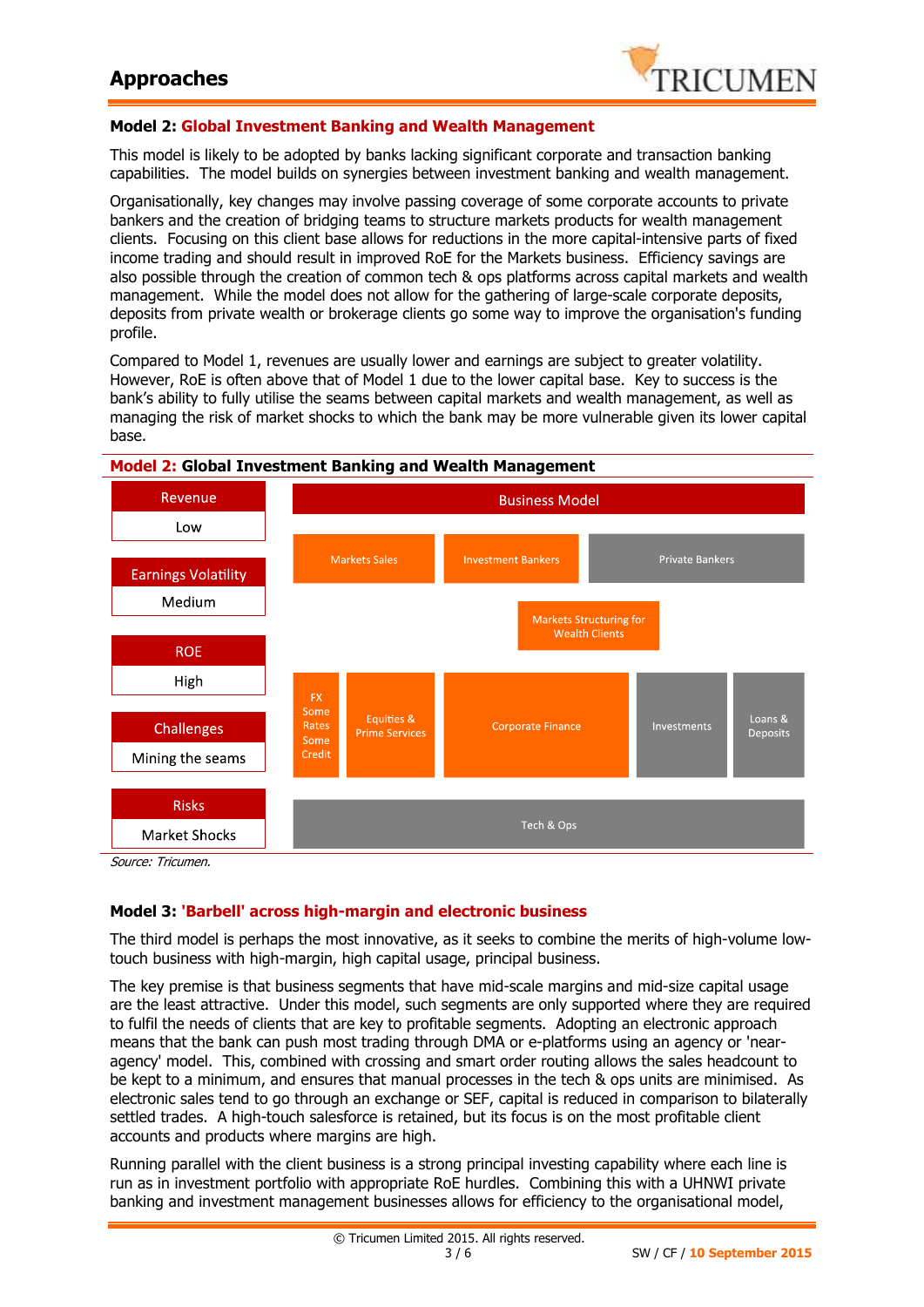## **Approaches**



mostly through common staffing, platforms and risk management. Deposits are sourced from the UHINWI private clients, but also using low-touch methods. These may include providing a broker deposit aggregation service and/or through an electronic consumer deposits business.

Over the cycle, this model should provide medium-scale revenues; the potentially varied success of the principal investments portfolio, however, is likely to lead to higher volatility in both earnings and RoE. The biggest challenge therefore is execution and the need to maintain capital strength.



Source: Tricumen.

## **Model 4: Regional Universal Banking**

The final model that we see is a modified version of Model 1.

The key difference is that the full-scale business is limited to one or two geographical regions (e.g. Europe, Europe and Africa, or Asia and Middle East/Africa). The benefits and rationale are exactly the same as is the case for Model 1 but any bank adopting this model also needs to decide which global capabilities are required to support their core home region business.

Some decisions are easy. Multinationals domicile in the bank's home region will want their overseas subsidiaries to be covered and international payments taken care of. Similarly, institutional investors will want access to the major government bond markets and key products such as US Swaps. However, each product area will need to be looked at on its own merits in view of its importance to the home client base and the RoE impact of providing (or not providing) a service. There will also be cases where selected businesses can be run on a truly global basis, especially where the bank in question has or can gain a leadership position and cost and capital impacts are acceptable.

We see this model as offering medium-scale revenues but - as with its global counterpart - the level of earnings volatility should be small given the diversity of the business. That said, it is likely that RoE will be lower than that for Model 1, due to the potential cost and capital burden of the segments of the business that operate outside the home region; managing this will be the key challenge. As with any region-centric model, the main risk is that the home region stagnates or suffers an economic crisis, which would see any bank relying on this model being more exposed than global peers.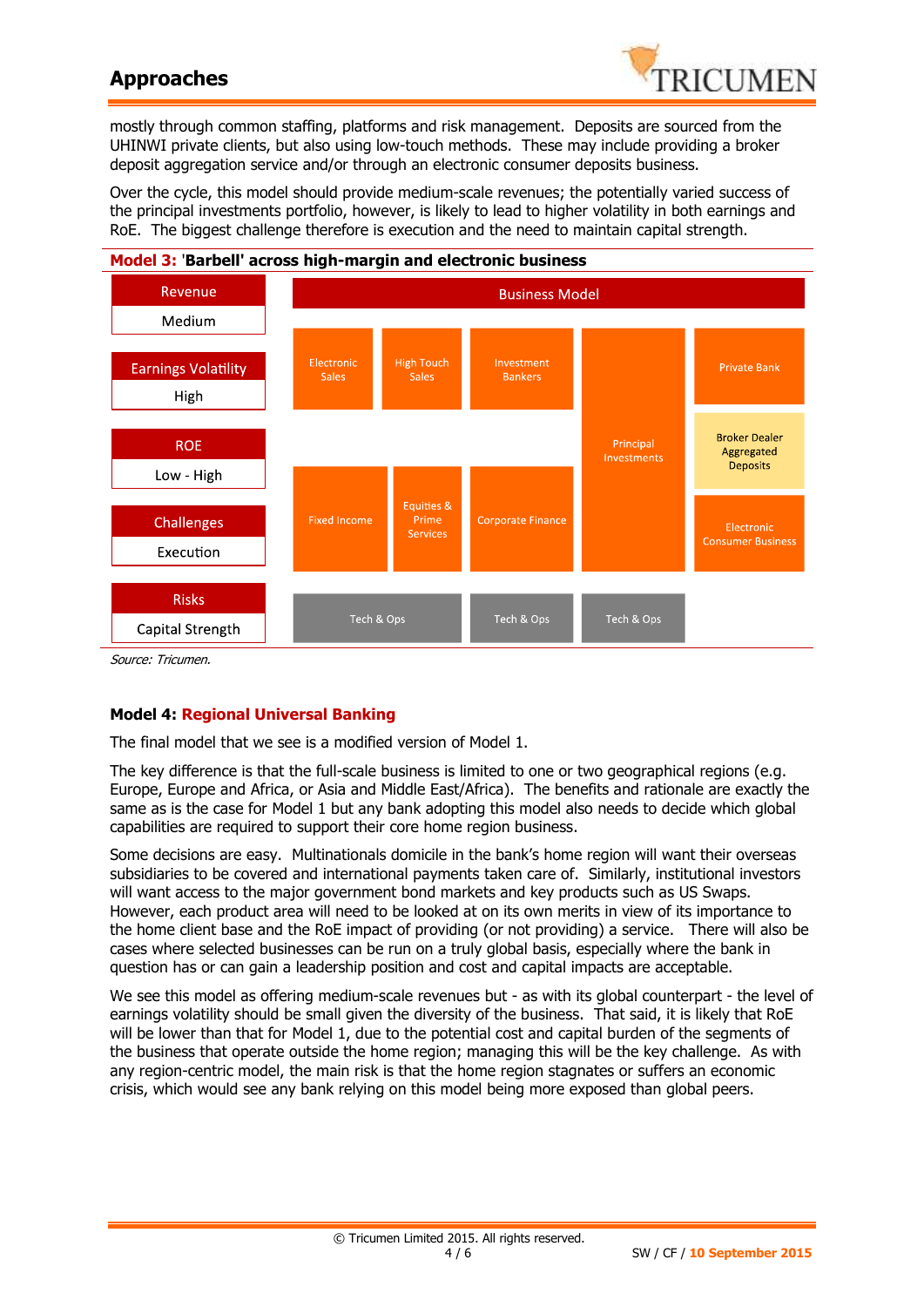



**Model 4: Regional Universal Banking**

Source: Tricumen.

#### **Key to success**

All of the above models described above have a number of common requirements. From the front office perspective, smart client coverage is critical. Client segments need to be clearly defined and targeted and coverage arranged to meet the needs of each client base rather than traditional organisational structures. Similarly, tech & ops excellence is increasingly a differentiator, marking out the leaders as they have the ability to process trades or loans more efficiently and aggregate risk across the group with both cost and capital efficiency benefits.

Most important, however, will be clarity of strategy. The temptation for local business heads will always be to expand into local opportunities, but too many ventures may blur the clarity of the bank's overall strategy and cause inefficiencies. A key first step for the top management, then, is to set out a clear strategy and then to hold the course so that both the bank's investors and managers at all levels understand the path that is to be trod.